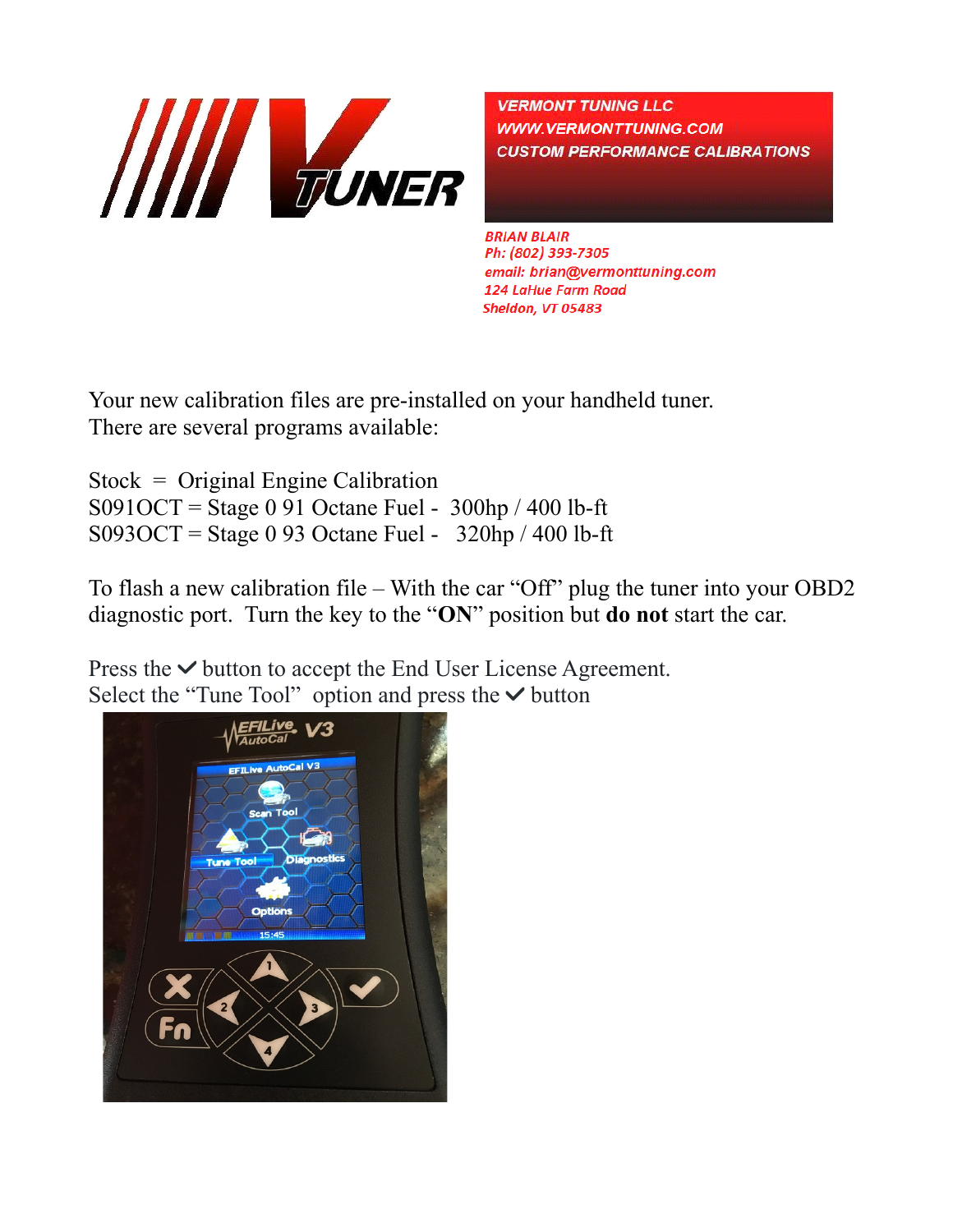Select F2: Program Cal and press the  $\vee$  button Select F2: Program Calibration and press the  $\vee$  button



Your installed calibrations will be listed:Select the file you wish to install, turn the key on the car to the ON position but do not start the engine, then press the  $\vee$ button to begin the flash.